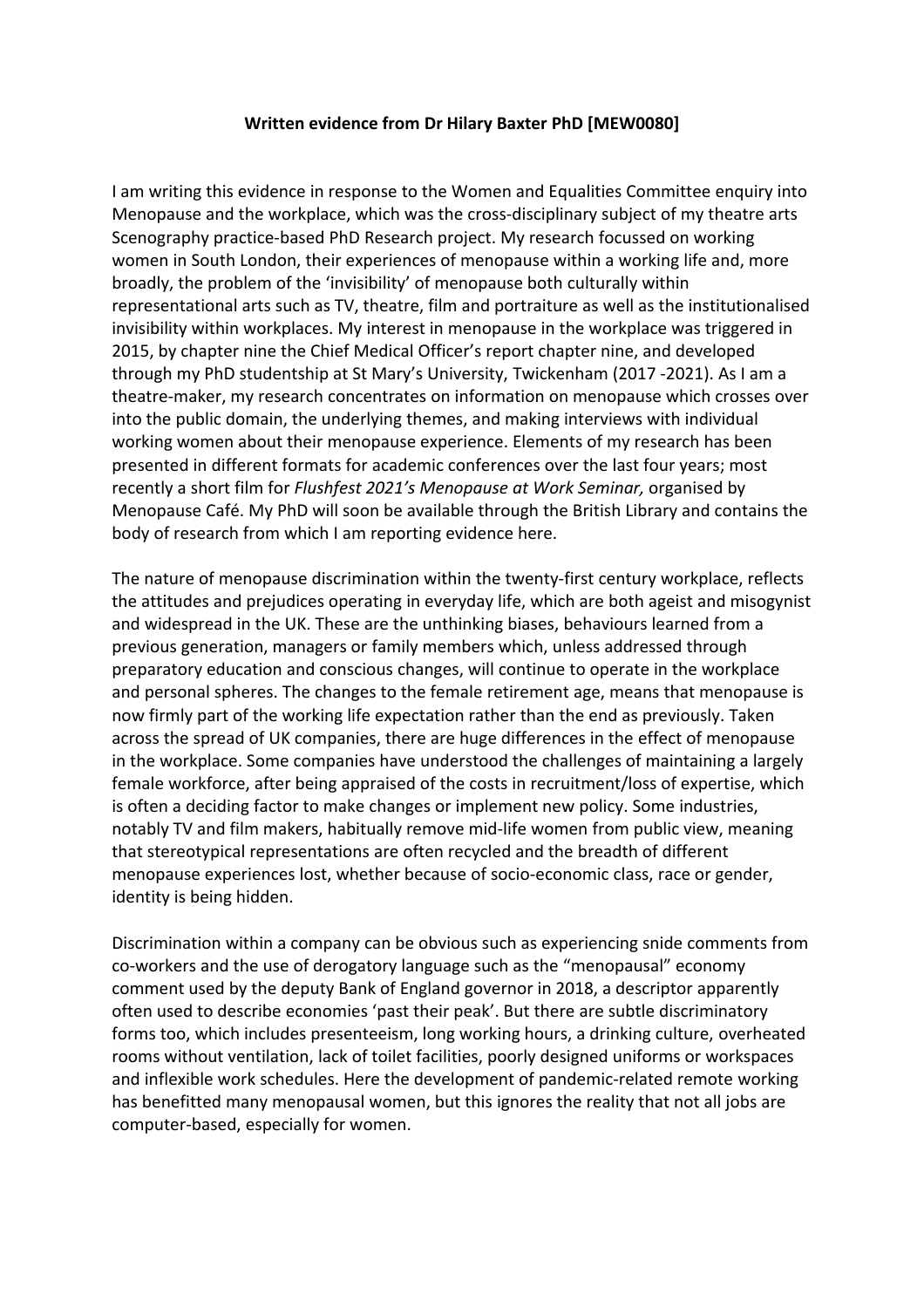All working women must be considered within workplace menopause policy, from cleaners to senior managers. Over the four years of my research project there have been significant improvements in workplace practices, and the introduction of Menopause Friendly Accreditation for businesses. The most inclusive policy that I found was at Croydon Council, where the Menopause Awareness Group (started in 2017) was a grass-roots initiative to support co-workers by using regular lunchtime meetings as opportunities to meet and discuss experiences and recommend sources of reliable information. The success of the Croydon initiative was persuading the management to back it rather than being imposed upon by management, giving control of the events to the co-workers. Each workplace needs to recognise its own working practices and to implement policies for genuine support, which are more than 'tick-box' staff development sessions delivered at speed.

There is an acknowledged fault-line in menopause research which has tended over represent the experiences of educated middle income women, which has also led to suggestions that menopause is a question of 'mind over matter' and that difficulties here are the product of weak character. It needs to be more generally accepted that the female body undergoes physical changes as fertility decreases and that this is neither a badge of shame nor a permanent state of debility. Negative experiences of menopause are currently made much worse by the fact that very few women recognise that any changes in their wellbeing might be caused by peri-menopause, particularly if they are still having regular periods.

The key issue I am highlighting is the lack of preparatory information before the start of the peri-menopause. Women tend go to their doctor with an issue, unaware that this might be connected with peri-menopause and be treated for that issue without any reference to menopause as a potential cause. One of my interviewees reported that she felt as if information had been deliberately kept from her, resulting in numerous doctor's appointments which left her to self-diagnose her own menopause, as she struggled to keep her job. My small research study included women who had changed jobs because of their menopause. One left employment, another took a much less challenging job, and another changed employers due to losing confidence. Most had talked to their doctors about their menopause and inconsistency of medical advice is common, some of which ignores the NICE guidelines on prescribing HRT. This lack of consistency featured heavily in answering my question about what was needed in menopause support. Until all GPs are able to recognise the signs of menopause and be confident about strategies and prescriptions, working women are expected to take responsibility for their own well-being by accessing web-based information or paying for private treatment, which again excludes large numbers of ordinary women. None of my interviewees were in a position to pay for private treatments. Menopause information and support should be freely available to all who need it, it is not a luxury product, and could improve women's employability through the last decade of working life, whether it is delivered by employers or through a more centralised source such as the government

Many supportive adjustments that would significantly improve the menopause experiences of working women would also benefit other employees; flexible hours, healthy eating choices, opportunities for exercise, decent toilet facilities, comfortable and appropriate furniture. But crucially menopause information cannot be only provided by the informal